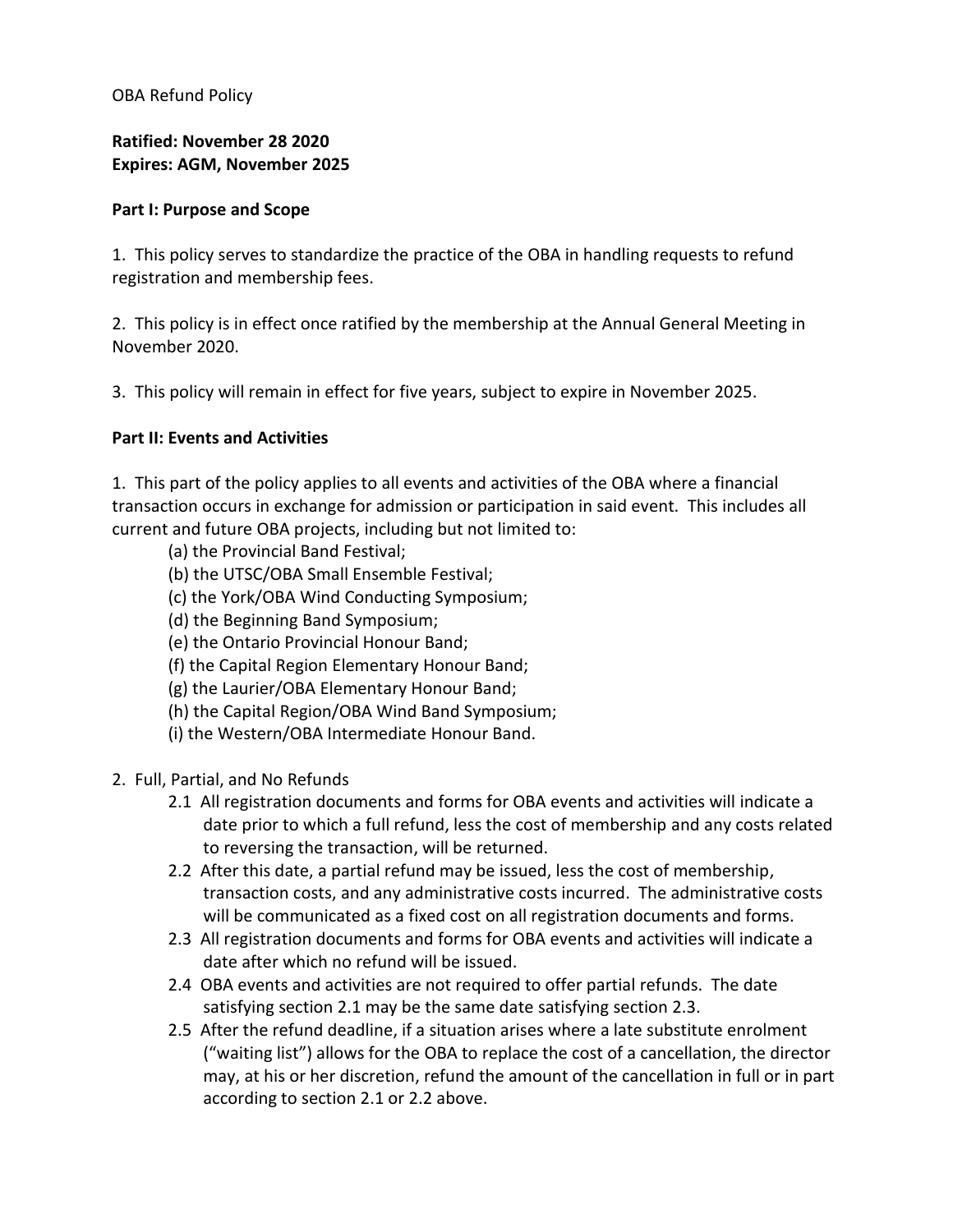3. The refund will be issued in a form of the OBA's choosing to maximize convenience for the OBA and to minimize costs to the OBA.

4. The refund will be issued within 10 business days of the request.

5. For the purposes of membership, the client will be considered to be a member of the OBA with all rights and privileges, as if they had attended the event.

- 6. Cancellation Due to External Circumstances
	- 6.1 In the event where an unforeseen external circumstance (such as, but not limited to: inclement weather, labour stoppage, natural disaster, severe health considerations) requires that the OBA cancel an event in order to protect the health and well-being of its members and members of the public in attendance, or because of the logistical impossibility of running the event, then:
		- 6.1.1 The Executive of the OBA, under advisement of the Event Director, will hold a meeting at the earliest possible time to formally vote on cancelling the event;
		- 6.1.2 The OBA will exercise due diligence in cancelling all contracts and pending purchasing decisions in accordance with the law and fair practice, in an attempt to reduce "sunk costs" in the event;
		- 6.1.3 The Event Director in co-ordination with the Board will communicate the decision immediately to all registrants and participants in said event;
		- 6.1.4 The Event Director and the Treasurer will determine the expenses and revenue at the time of cancellation.
	- 6.2 Within a month of the cancellation, the Executive shall receive a report from the Treasurer detailing the financial considerations of the cancellation, and will consider the issuing of refunds to registrants and participants. The final decision must allow for:
		- 6.2.1 The OBA to remain solvent, and able to continue in its basic role as a nonprofit organization;
		- 6.2.2 Fair consideration for its paying members and event registrants.
	- 6.3 The decision to issue refunds may consist of any of the following, or an additional form as decided by the Executive under advisement of the Treasurer, established by a motion and a vote by the Executive:
		- 6.3.1 A full refund for the full cost of the event and membership, in which case the registrant waives all rights to membership in the OBA;
		- 6.3.2 A refund for the full cost of the event, less the membership fee;
		- 6.3.3 A partial refund, based on the OBA meeting any "sunk costs" for the event, and the ability of the OBA to cover refunds;
		- 6.3.4 No refund, with the OBA providing an alternative means of service that it considers equal in value to the original event. In this case, members who do not wish to participate in the alternative means can request a refund within a set timeframe, and Section 2 of this policy will be in effect.